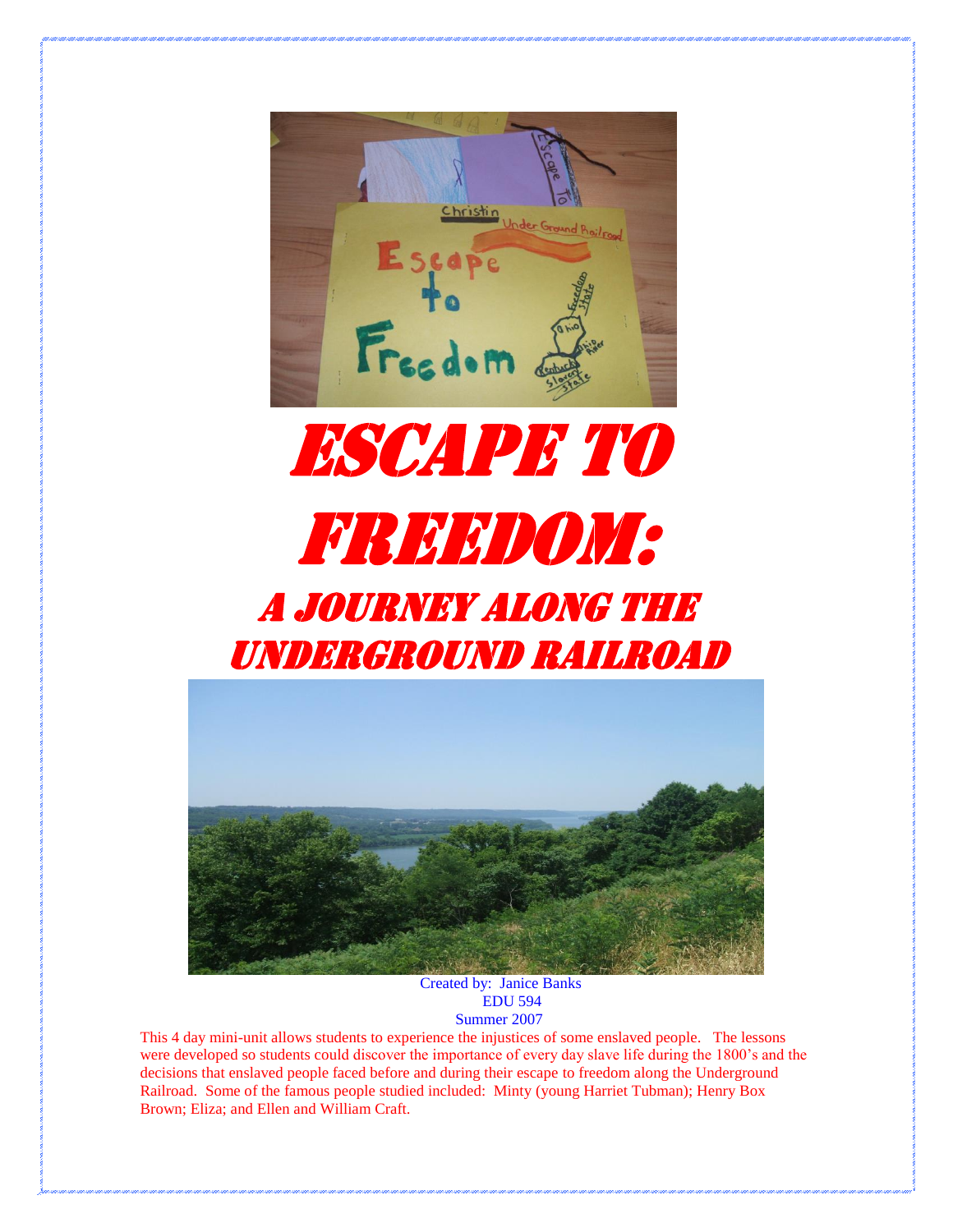## ESCAPE TO FREEDOM: Lesson Plan

Janice Banks 4—45 minute session 3<sup>rd</sup> grade Social Studies

#### **Objectives:**

Students will be able to describe the every day life of slaves. Students will learn about the physical and emotional treatment that slaves' received. Students will learn how some slaves used their resourcefulness to escape to freedom.

#### **Connections:**

Kentucky Learner Goals:

Reading: 1.3 Students make sense of the variety of materials they observe.

1.4 Students make sense of the various messages to which they listen.

1.11 Students write using appropriate forms, conventions, and styles to communicate ideas and information to different audiences for different purposes.

Social Studies: 2.14 Students understand the democratic principles of justice, equality, responsibility, and freedom and apply them to real-life situations.

Arts and Humanities:

2.22 Students create works of art and make presentations to convey a point of view.

#### **Context:**

Throughout the school year, my students have been taught about several different cultures. They realize that every culture is unique and is important. One major teaching tool that I stress is the importance of making connections: to text they/we have read; to themselves/families; or to the world. This is one way that I connect new subject matter to subjects already taught. Then, my students are willing and ready to make more connections and that gets everyone's minds thinking.

#### **Materials:**

Hands On History  $18<sup>th</sup>$  Century Artifacts for the classroom (kit of artifacts) Copy of Artifact Discovery Sheet for each student Copy of alphabet boxes to record information Large sheets of any color construction paper for student collection folders Learning logs made from strips of colored paper tied together Printer paper 8 ½ x 12 inch white construction paper crayons/markers/pencils 9 small brown paper bags *Escape From Slavery: Five Journeys to Freedom* by: Doreen Rappaport Section titled "The River Of Ice" (Eliza) Section titled "Two Tickets for Mr. Johnson and Slave" (Ellen and William Craft) *Minty: A story of young Harriet Tubman* by: Alan Schroeder and Jerry Pinkney *Henry's Freedom Box* by: Ellen Levine and Kadir Nelson *If You Traveled On the Underground Railroad* by: Ellen Levine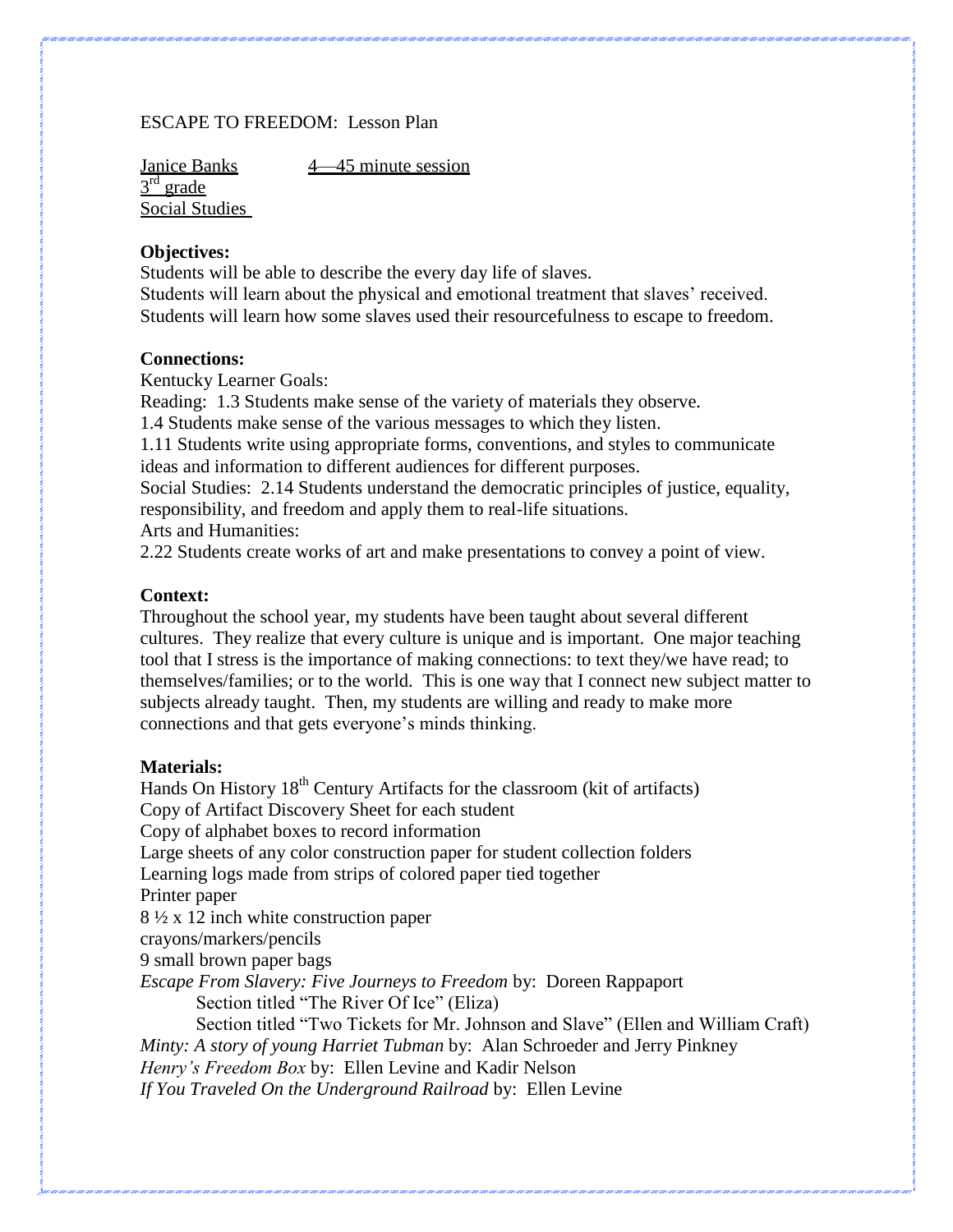#### **Procedures: Day 1**

- 1. Give each student a copy of the Artifact Discovery Worksheet. Divide students into groups of 2/3. Tell students they are going to be historians who are trying to figure out what the items in the bags are; what the items are used for; and finally how do the items all connect together to tell us about important people in our history.
- 2. After allowing students to move to different spots in the room, use a timer and let the students have 2 minutes to look at the items in the bags and fill out the worksheet. Continue passing the bags until all groups have looked at each item.
- 3. Call whole group back together and hold up each item and discuss what they are—tell students if they don't know. Hold a discussion about how all items relate to a group of people. Let students bounce ideas around until someone comes up with slaves (teacher directs and leads the discussion in the correct path without giving it away).
- 4. Once students know the group of people (slaves), let them have about five minutes to brainstorm words they know about slaves, UGRR, etc. and write them on their alphabet box worksheet. Once the five minutes are up, have students count their words and write it on their paper and circle it with some color of marker. This should be completed after every day's lesson because it will show an increase in knowledge.
- 5. To end today's lesson, have students fold a large piece of construction paper in half and staple down the sides to form a folder for storing all papers relating to this unit. Give them a few minutes to write Escape to freedom and their name on the folder. They may start drawings related to slaves as well, time permitting of course. Collect folders until next lesson.

## **Procedures: Day 2**

- 1. Hand out folders and prepare students for listening while teacher reads aloud. Remind them to be good listeners and make connections to help them remember information better.
- 2. Have students take notes on their learning logs while teacher reads *Henry Box Brown.* Give students the chance to talk with one another about the book. Hold a class discussion when finished reading so all students will have the opportunity to add information to their learning logs. Students can take a few minutes to add drawings to their folder.
- 3. Once students are ready to listen again, remind them to take notes about the book. Then read aloud *The River of Ice (from Escape From Slavery).* Give students the chance to talk with one another about the book. Hold a class discussion when finished reading so all students will have the opportunity to add information to their learning logs.
- 4. Give students about five minutes to brainstorm words they know about slaves, UGRR, etc. and write the words on their alphabet box worksheets. Once the five minutes are up, have students count their words and write it on their paper and circle it with a different color of marker. This should be completed after every day's lesson because it will show an increase in knowledge. Collect the folders.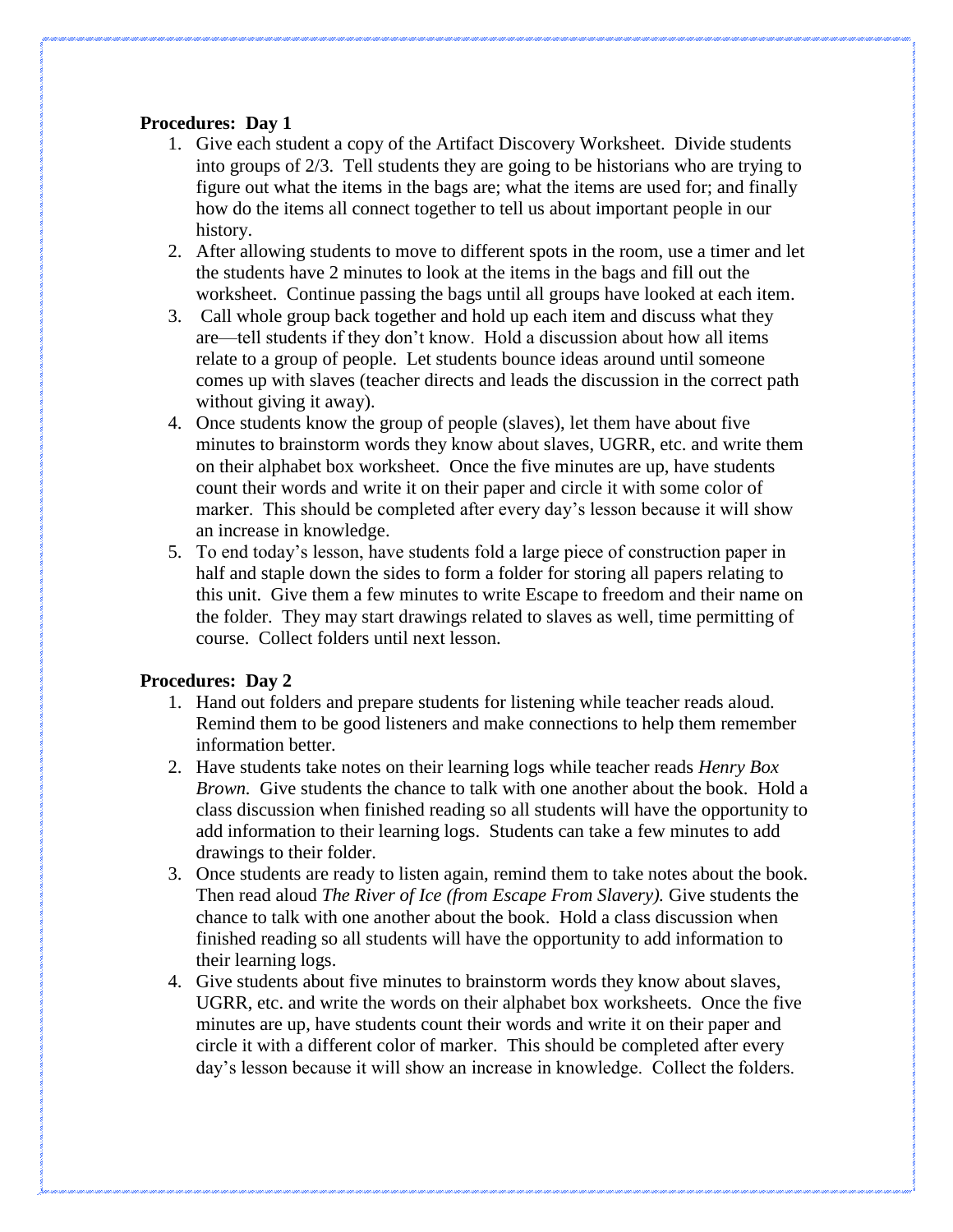## **Procedure: Day 3**

- 1. Hand out all folders and have students get out their learning logs. Prepare students to listen to new story—*Two Tickets for Mr. Johnson and Slave.*
- 2. Again give students the opportunity to discuss the book and to write notes in their learning logs.
- 3. Read *Minty* to class. Discuss and add more notes to learning logs.
- 4. Share different stories to students from the book *If You Traveled On the Underground Railroad.* This time just give brief accounts of different ways slaves escaped and were treated by their owners. Leave all books out so students can look at them if they desire.
- 5. Give students about five minutes to brainstorm words they know about slaves, UGRR, etc. and write the words on their alphabet box worksheets. Once the five minutes are up, have students count their words and write it on their paper and circle it with a different color of marker. By this time, students should have added many more words than the first day.
- 6. Give students time to add drawings to their folder and time to discuss all the books with classmates. Collect folders.

## **Procedure: Day 4**

- 1. After students receive folders, tell them about the different choices of activities they have to complete by using all their notes and alphabet boxes. Students must complete 2 out of the 3 activities—open-minded portrait; drawing of escaping to freedom; letter to slave's mom and dad about their escape.
- 2. (I allow my students to help make the criteria chart for each activity because it gives them ownership in the activities and they know what I expect from their work).
- 3. Sample Criteria chart for Open-minded portrait:



Drawing must resemble a slave—boy, girl, adult man or woman. Drawing must be neat. Drawing must be colorful. Writing must be from slave's point of view. Writing must include at least 4 examples of a slave's life. Writing must be neat and easy to read.

Sample Criteria chart for drawing of escape to freedom: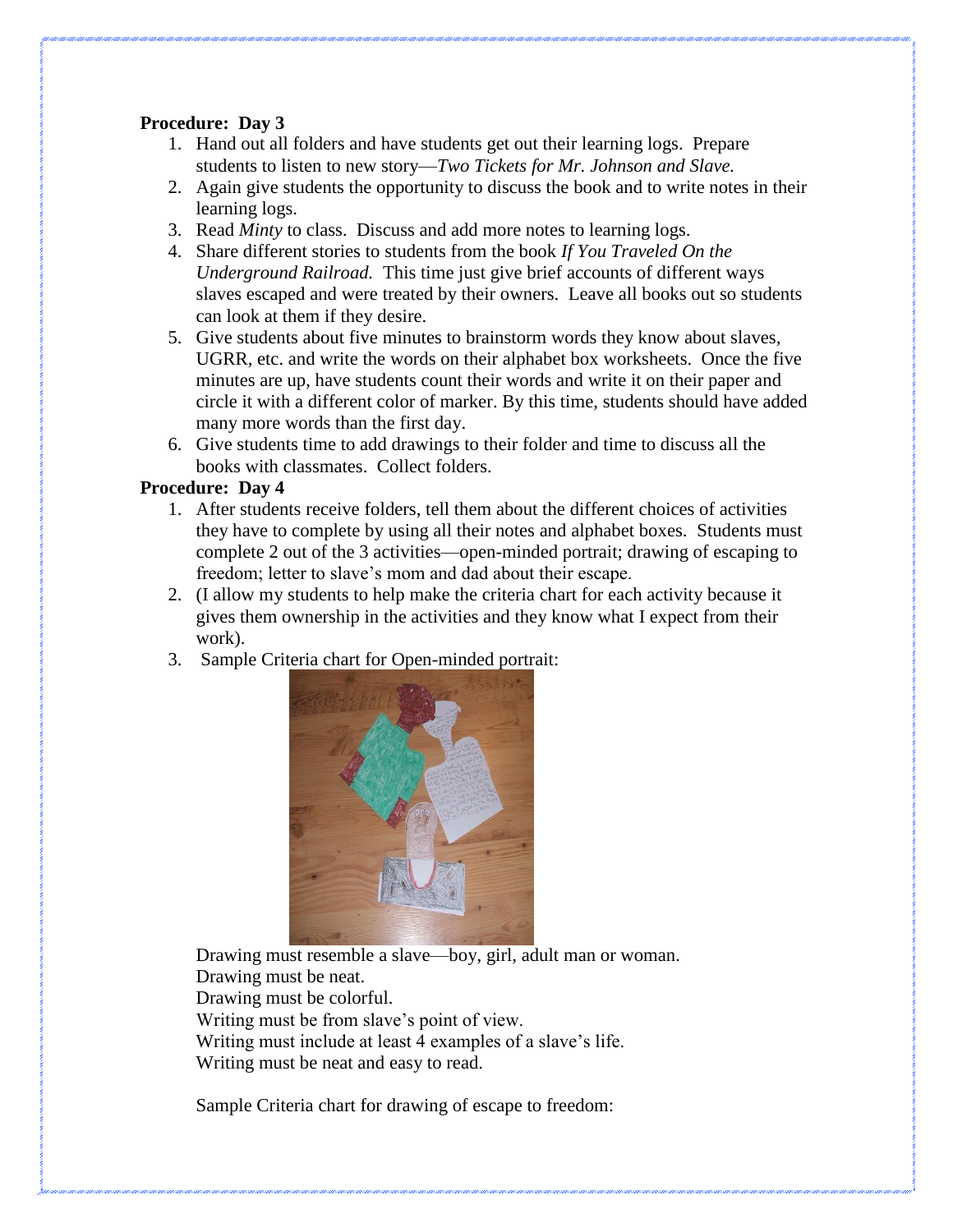

Drawing must represent a slave's escape to freedom—one mentioned in books, or a unique way the student thought of. Drawing must be colorful. Drawing must be neat.

Sample Criteria chart for letter: Letter must be written from slave's point of view to their mom or dad. Letter must include 4 or more facts about a runaway slave's life. Letter must include all five parts of a letter. Letter must be neat and easy to read.

4. Students are given time to complete any 2 of the activities. They are allowed to use their notes or alphabet boxes.

#### **Student Assessment:**

One type of informal assessment would be to look at the alphabet boxes. If the number of entries on the student's alphabet boxes increased each time, the student learned or became more familiar with the topic.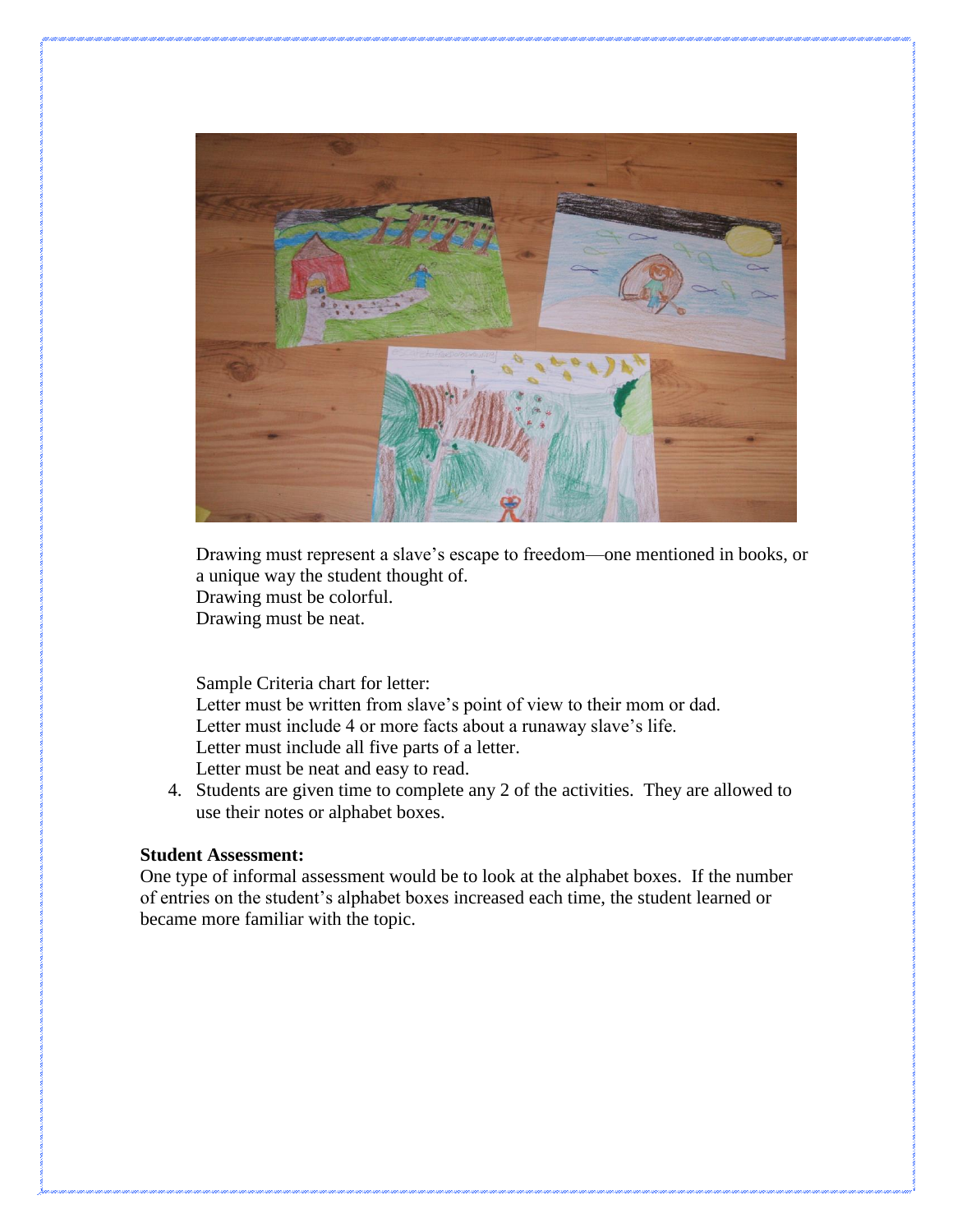Another type of informal assessment would be to look at the learning logs. By reviewing them and talking with the student, the teacher can assess if student is able to write down important facts.



The students work will be based on the following rubrics.

| $0$ points           | 1 point                | 2 points             | 3 points             |
|----------------------|------------------------|----------------------|----------------------|
| No writing, or       | Writing does not       | Writing includes 1,  | Writing includes 4   |
| writing is random    | relate to slave's life | 2 or 3 accounts of a | or more accounts of  |
|                      |                        | slave's life         | a slave's life       |
| points               | points                 | points               | points               |
| Not written from     | Written somewhat       | Written mostly from  | Written totally from |
| slave's point of     | from slave's point     | slave's point of     | slave's point of     |
| view                 | of view                | view                 | view                 |
| points               | points                 | points               | points               |
| Not neat and easy to | Somewhat neat and      | Mostly neat and      | Very neat and easy   |
| read                 | easy to read           | easy to read         | to read              |
| points               | points                 | points               | points               |
| Does not represent a | Some parts             | Drawing mostly       | Drawing represents   |
| slave in any fashion | represents a slave     | represents a slave   | a slave              |
| points               | points                 | points               | points               |
| Drawing is not       | Some parts are         | Drawing is mostly    | Drawing is colorful  |
| colorful             | colorful               | colorful             | points               |
| points               | points                 | points               |                      |

Open-minded portraits

#### TOTAL # OF POINTS

Independent 13 to 15 total points<br>Developing 10, 11 or 12 total points 10, 11 or 12 total points Beginning 9 or fewer points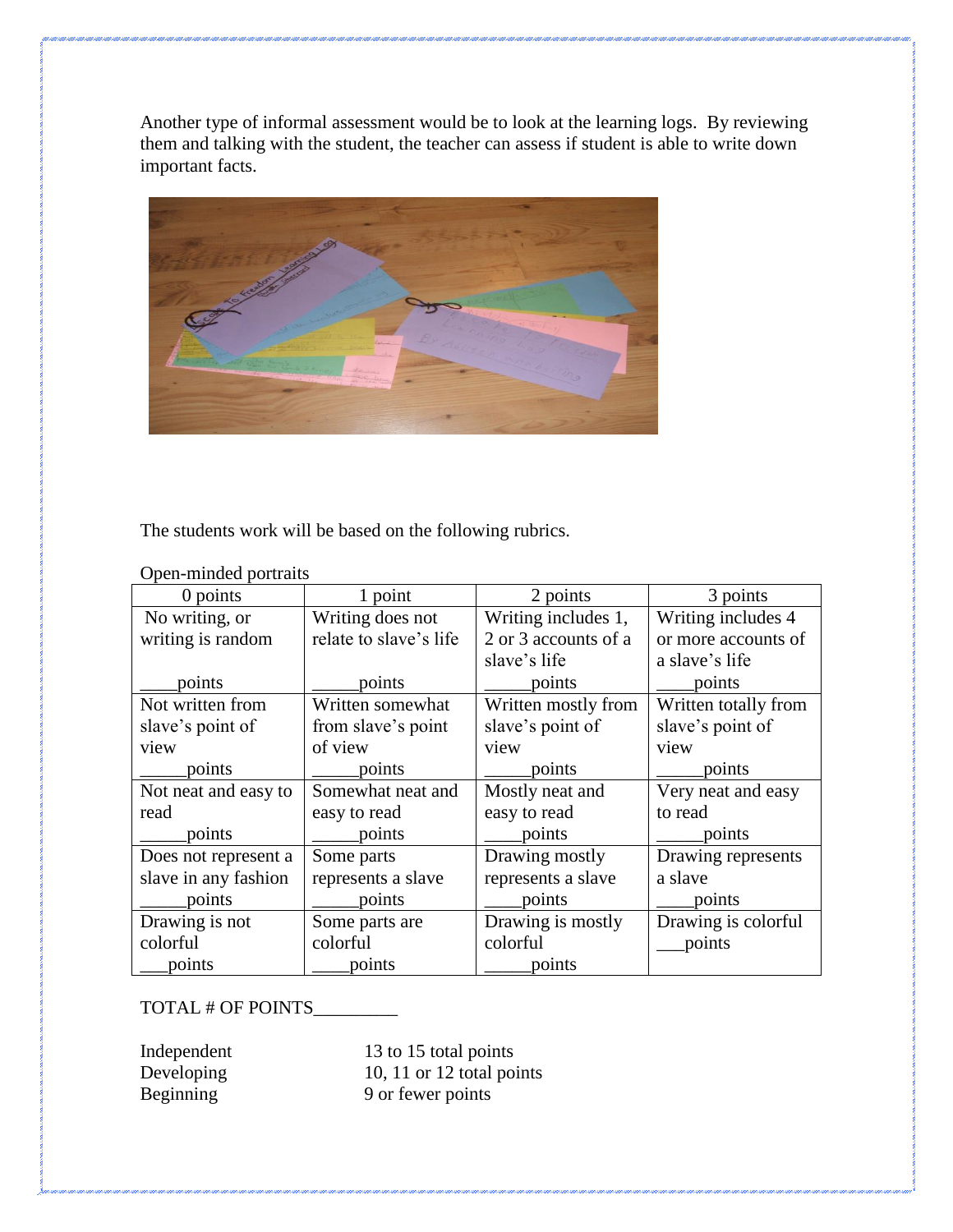Rubric for drawing of an escape to freedom:

| point                       | 2 points                   | 3 points                    |
|-----------------------------|----------------------------|-----------------------------|
| Drawing is incomplete or    | Drawing somewhat           | Drawing represents slaves   |
| does not relate to topic of | represents slaves escaping | escaping to freedom         |
| escape                      | to freedom                 |                             |
| points                      | points                     | points                      |
| Colors used are not         | Colors used are somewhat   | Colors used are appropriate |
| appropriate for drawing     | appropriate for drawing    | for drawing                 |
| points                      | points                     | points                      |
| Drawing is not neat         | Drawing is somewhat neat   | Drawing is neat             |
| points                      |                            | points                      |

## TOTAL # OF POINTS \_\_\_\_\_\_\_

| Independent      | 8 or 9 points |
|------------------|---------------|
| Developing       | 6 or 7 points |
| <b>Beginning</b> | 5 or below    |

## Rubric for letter written to mom/dad

| 1 point                            | 2 points                       | 3 points                     |  |
|------------------------------------|--------------------------------|------------------------------|--|
| Letter is not written from         | Letter is partially written    | Letter is written from       |  |
| slaves' point of view              | from slaves' point of view     | slaves' point of view        |  |
| points                             | points                         | points                       |  |
| Letter is written using $0$ or $1$ | Letter is written using 2 or 3 | Letter is written using 4 or |  |
| facts relating to a runaways'      | facts relating to a runaways'  | more facts relating to       |  |
| life                               | life                           | runaways' life               |  |
| points                             | points                         | points                       |  |
| Includes 3 or fewer parts of       | Includes 4 parts of a letter   | Includes all 5 parts of a    |  |
| a letter                           |                                | letter                       |  |
| points                             | parts                          | points                       |  |
| Letter is not neat or easy to      | Letter is somewhat neat and    | Letter is neat and easy to   |  |
| read                               | easy to read                   | read                         |  |
| points                             | points                         | points                       |  |

## TOTAL # OF POINTS \_\_\_\_\_\_\_\_\_\_\_\_\_\_\_\_\_

Independent 10, 11 or 12 points<br>Developing 8 or 9 points Developing 8 or 9 points<br>Beginning 7 or fewer po 7 or fewer points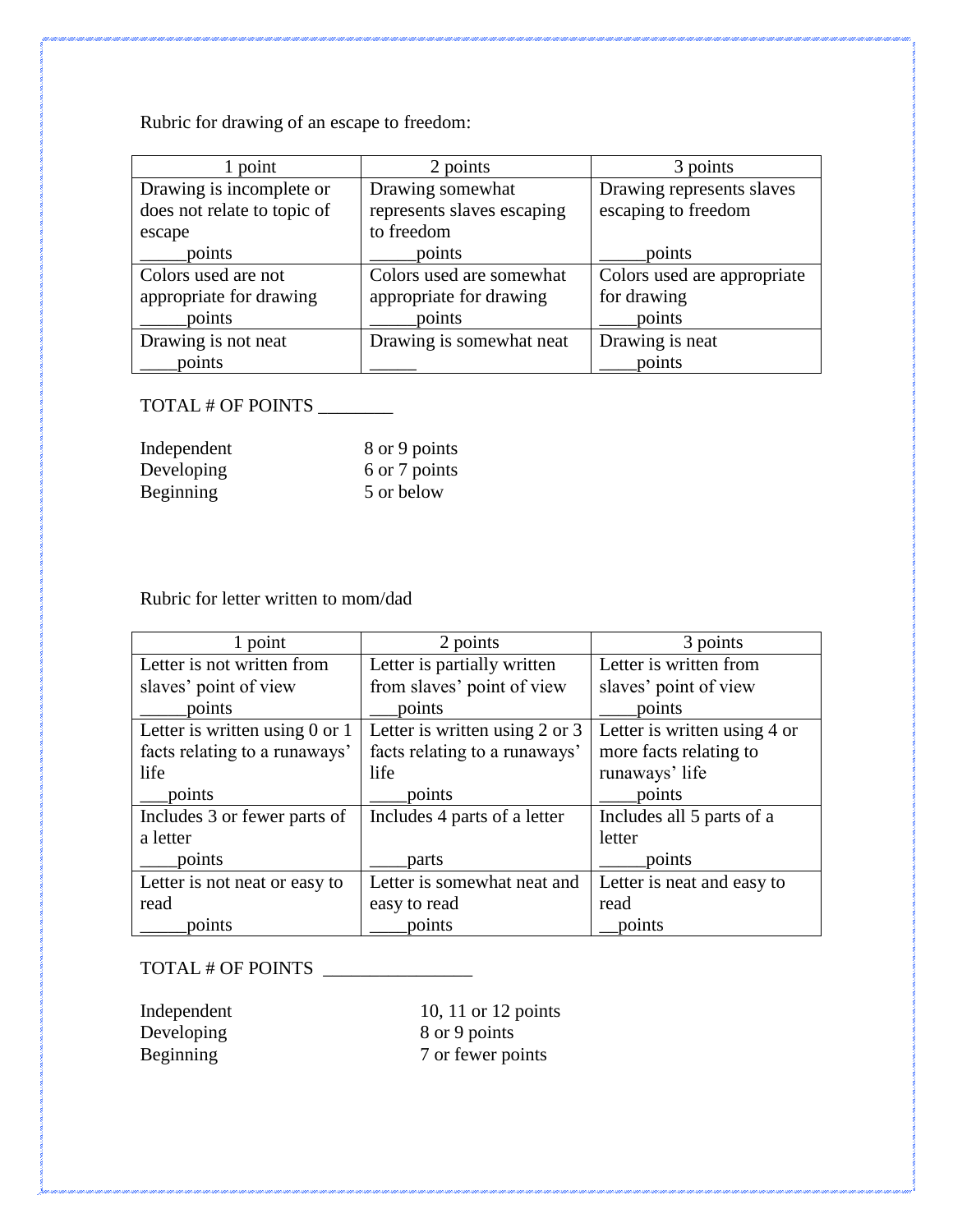# **Artifact discovery worksheet**

| <b>FEATURES</b>                              | #1 | #2 | # $3$ | #4 |
|----------------------------------------------|----|----|-------|----|
| Name of item                                 |    |    |       |    |
|                                              |    |    |       |    |
| description                                  |    |    |       |    |
|                                              |    |    |       |    |
| What item could<br>be used for               |    |    |       |    |
| Is item like<br>anything<br>used today--what |    |    |       |    |